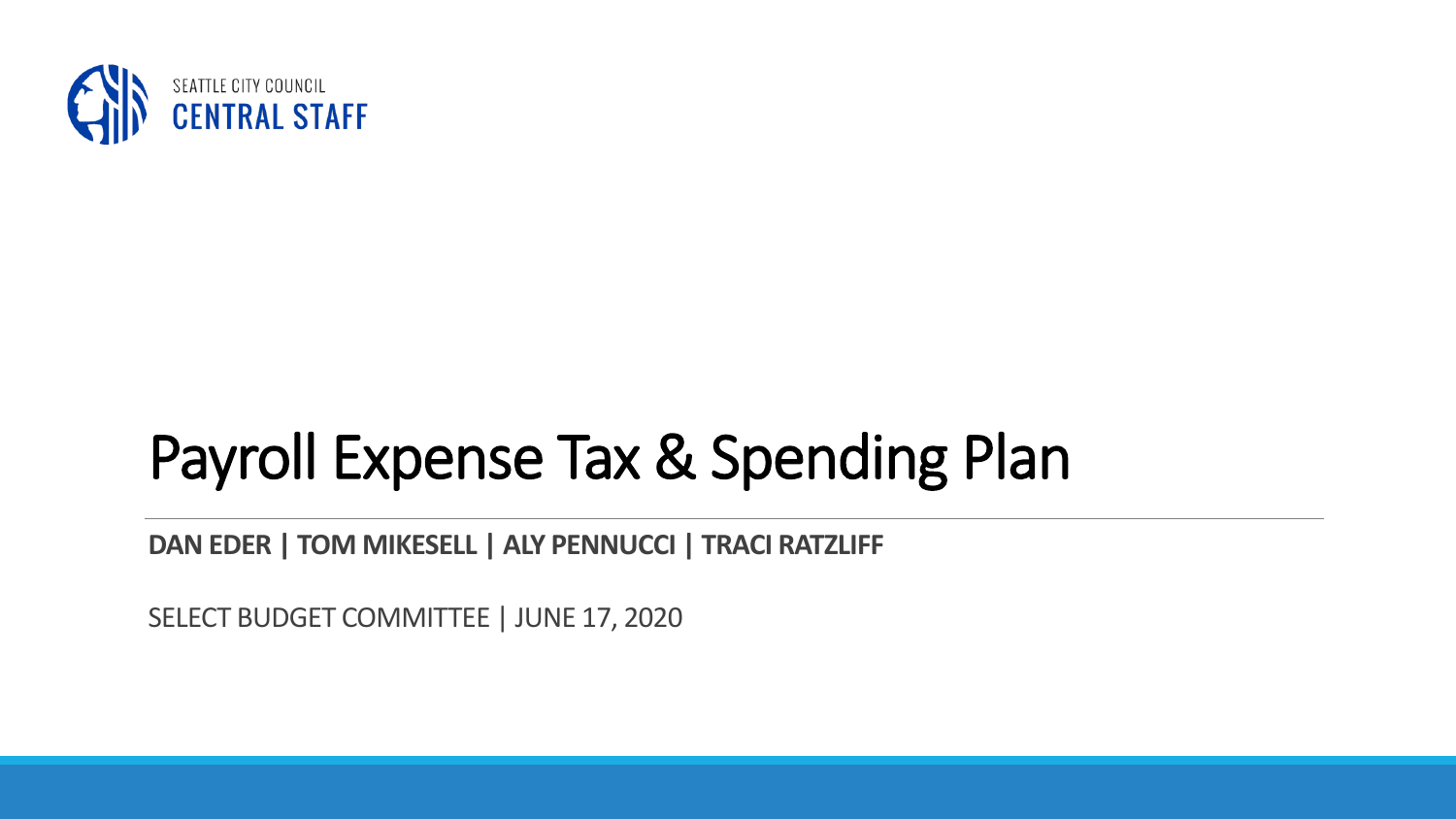#### AGENDA

**Briefing and Discussion:**

- **Spending Plan**: Aly Pennucci & Traci Ratzliff
	- 2020: COVID Relief bill
	- o 2021, 2022+: Jump Start Seattle Spending Plan
- **Payroll Expense Tax**: Tom Mikesell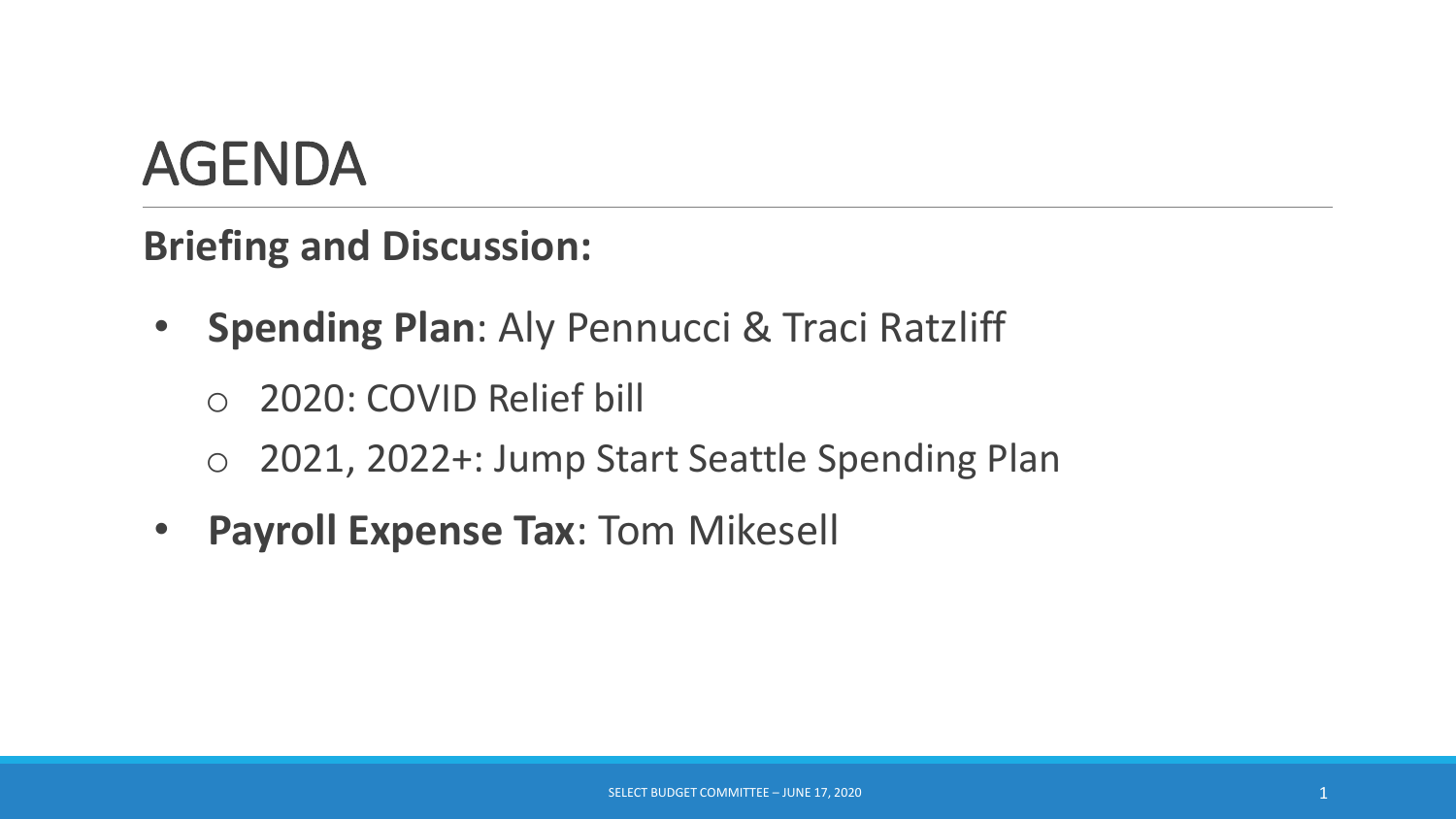### Spending Plan Overview

- **COVID Relief (2020)**
- **Jump Start Seattle Spending**
	- o 2021, 2022 and beyond
	- o Oversight Committee & Implementation Plan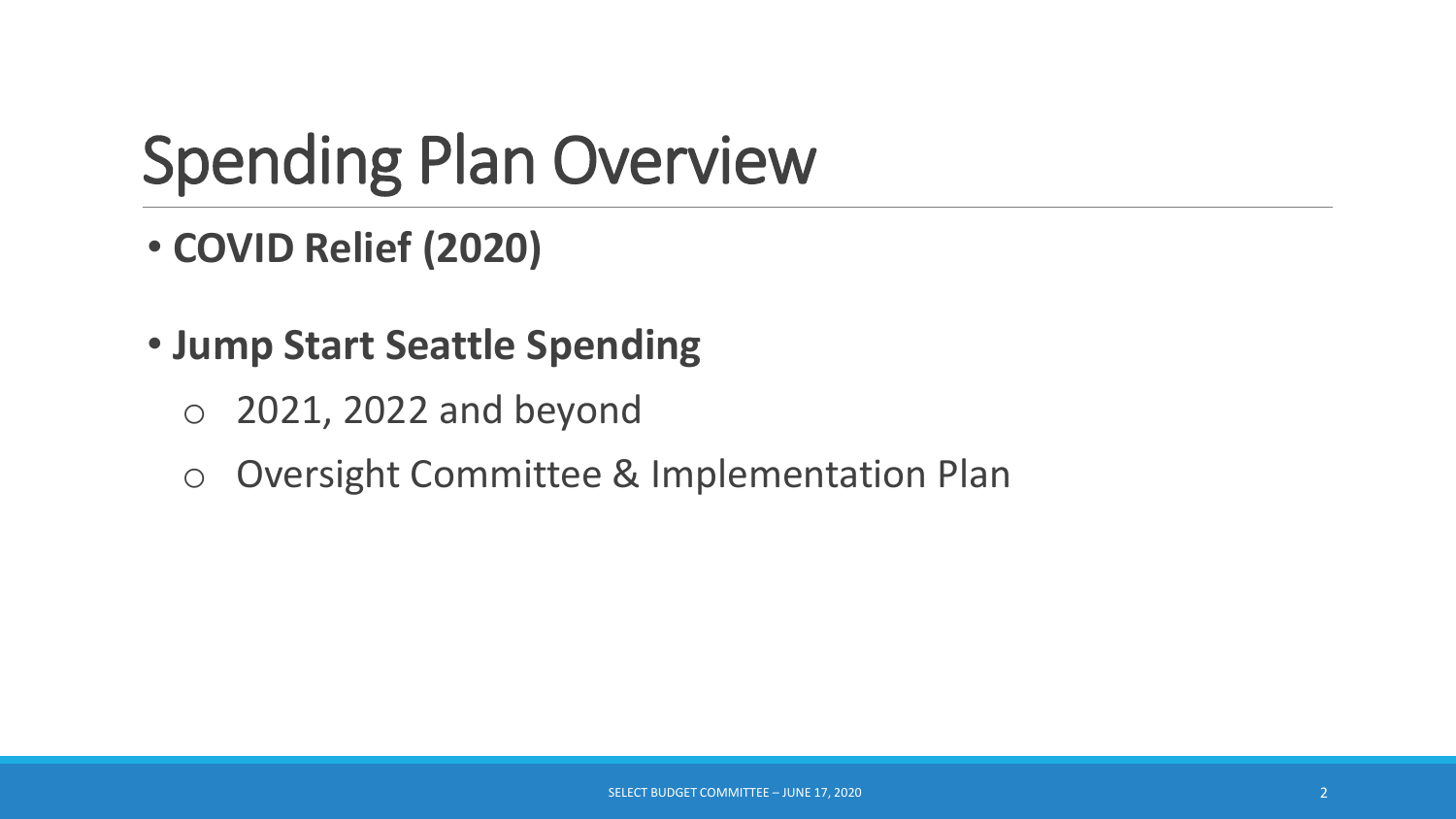# Spending Plan: 2020 COVID Relief

\$86 million in 2020 from emergency and revenue stabilization funds

- o \$18 million: support small businesses and family childcare providers
- o \$36 million: housing security and services
- o \$18 million: support immigrant and refugee communities
- o \$16 million: emergency grocery voucher program

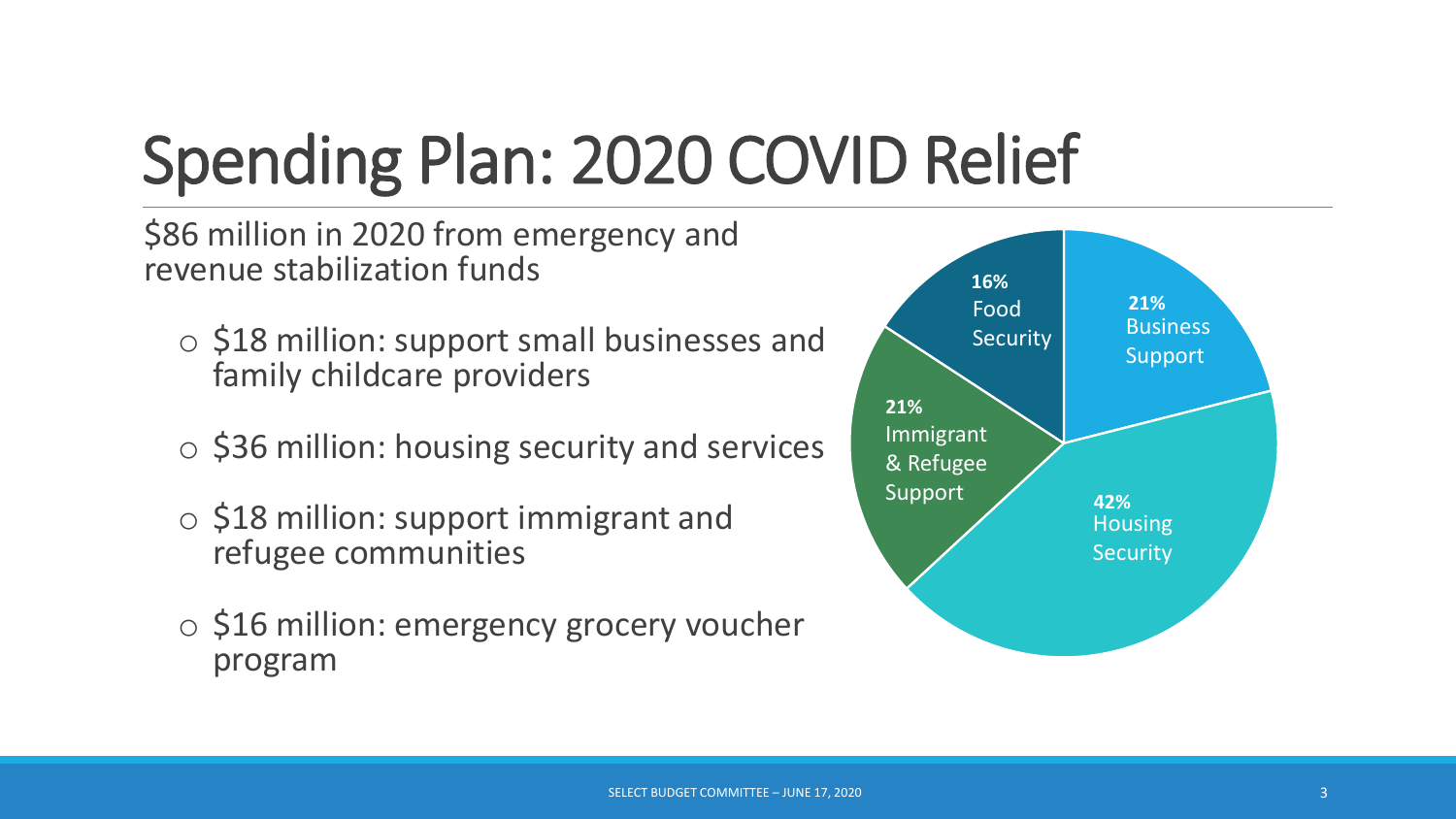## Spending Plan – 2020 COVID Relief cont'd

| <b>Program/Activity</b>          | <b>Program Description</b>                                                                        | % of total | 2020 Spending   |
|----------------------------------|---------------------------------------------------------------------------------------------------|------------|-----------------|
| <b>Small Business</b><br>Support | <b>Child Care</b>                                                                                 | 4.2%       | $$3.6$ million  |
|                                  | All other small businesses                                                                        | 16.4%      | $$14.1$ million |
|                                  | <b>Technical assistance</b>                                                                       | 0.4%       | $$0.3$ million  |
|                                  | <b>Small Business Support - subtotal</b>                                                          | 21%        | \$18 million    |
| Immediate<br><b>Housing</b>      | Homelessness prevention programs & Rental assistance                                              | 22%        | \$19 million    |
|                                  | Shelter de-intensification and housing or shelter options for unsheltered<br>homeless individuals | 13%        | \$11 million    |
|                                  | Mortgage counseling and foreclosure prevention                                                    | 1%         | \$1 million     |
|                                  | Service and operation costs to support nonprofit affordable housing &<br>shelter providers        | 6%         | \$5 million     |
|                                  | <b>Immediate Housing - subtotal</b>                                                               | 42%        | \$36 million    |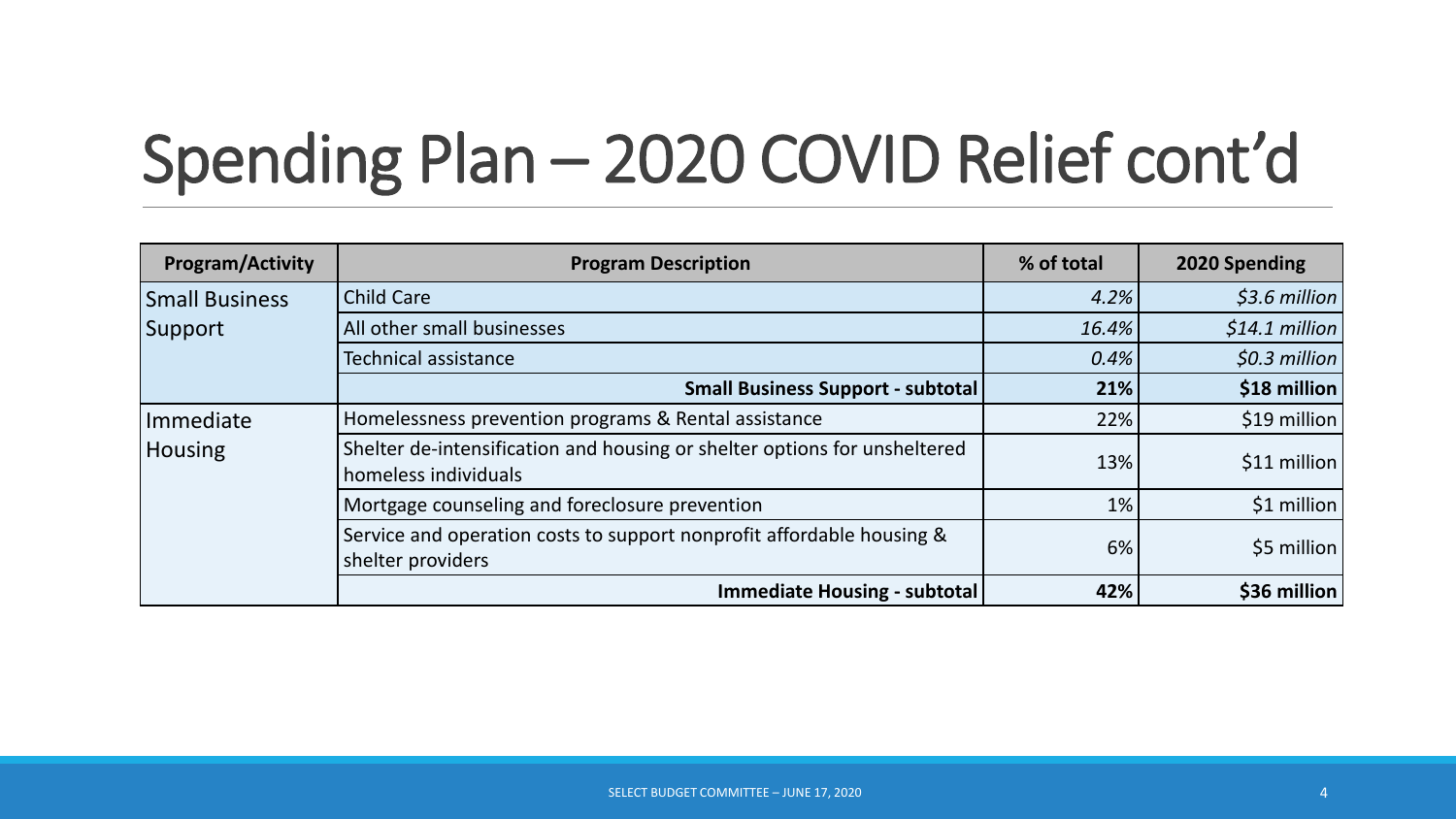# Spending Plan: 2020 COVID Relief, cont'd

| <b>Program/Activity</b>          | <b>Program Description</b>                                                                          | % of total | 2020 Spending |
|----------------------------------|-----------------------------------------------------------------------------------------------------|------------|---------------|
| Immigrant and<br>Refugee Support | Direct financial assistance for immigrant and refugee households                                    | 20%        | $$17$ million |
|                                  | Language access support for people who need help accessing and<br>understanding assistance programs | 1%         | $$1$ million  |
|                                  | Immigrant and Refugee Support- subtotal                                                             | 21%        | $$18$ million |
| Food Security<br>Programs        | Continuation or expansion of the Emergency Grocery Voucher program                                  | 16%        | $$14$ million |
|                                  | <b>Total Annual Spending:</b>                                                                       | 100%       | $$86$ million |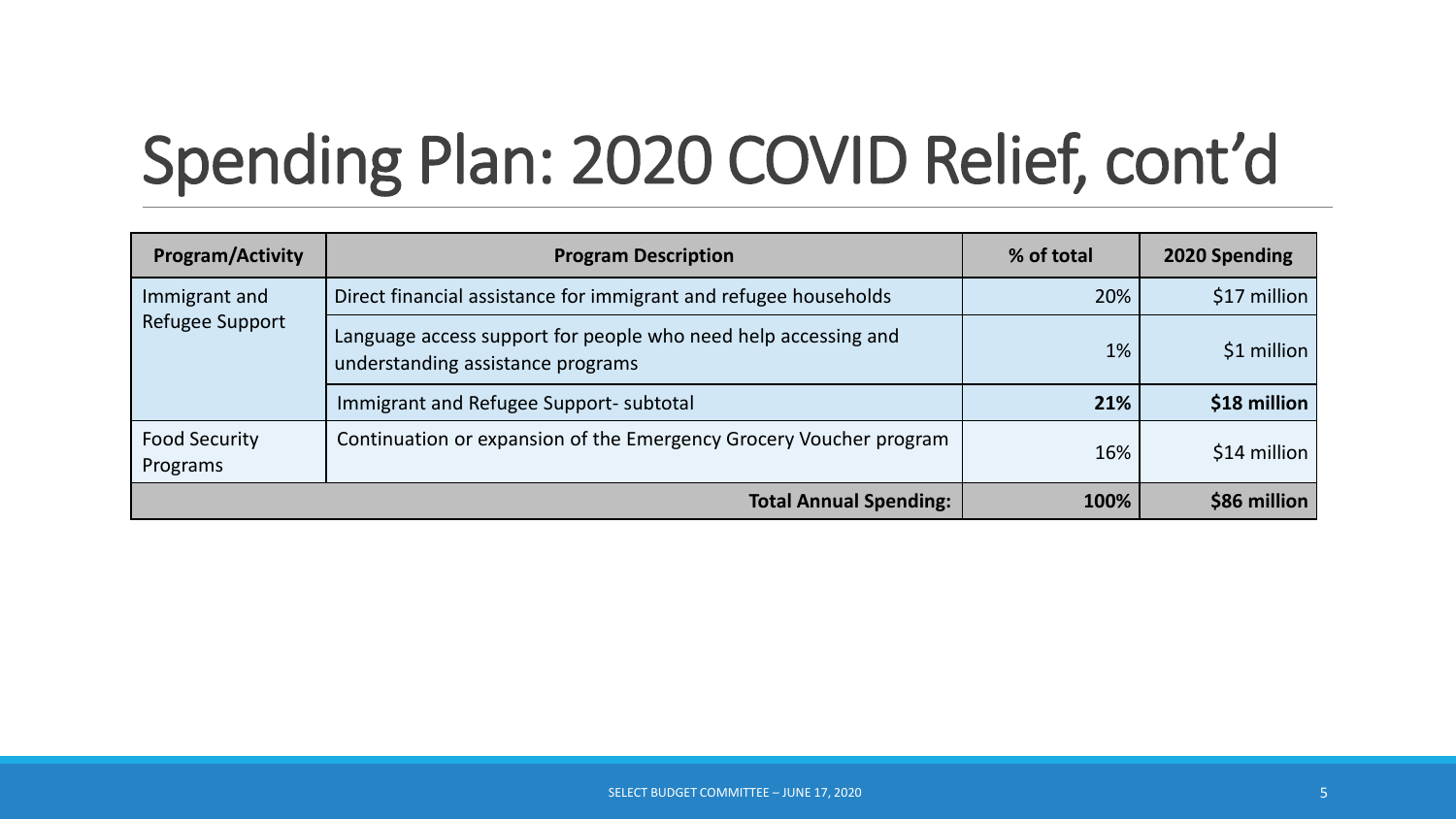#### Spending Plan: 2021 Jump Start Seattle

- \$86 million to replenish emergency and revenue stabilization funds
- 75% of remaining (~\$65 million) for continuity of services
- 20% of remaining (~\$17 million) for COVID relief programs and services funded in 2020
- 5% of remaining (~\$4 million )for start-up and administration costs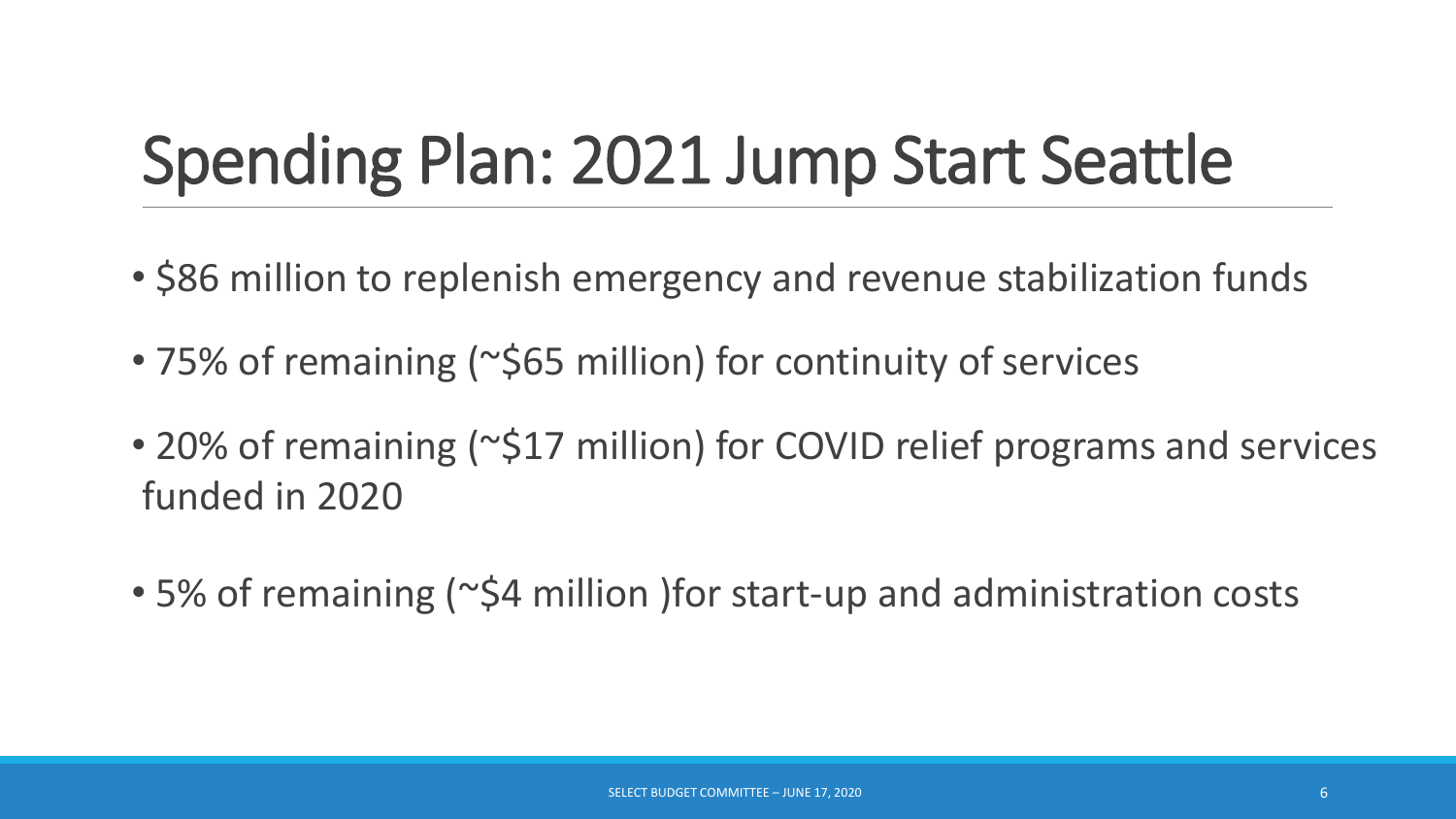#### Spending Plan: 2022 & Beyond Jump Start Seattle

- 65% of revenue for affordable housing investments
	- o Serving households with incomes between 0 to 50% of Area Median Income (AMI) Food
	- o Supports ongoing operating and services costs
	- o Associated infrastructure improvements such as energy efficiency upgrades and appliances
	- o Prioritizes investments in housing serving 0 to 30% of AMI
- 10% to support Equitable Development Initiative projects
- 20% to support local businesses and workforce stability
- 5% of remaining for start-up and administration costs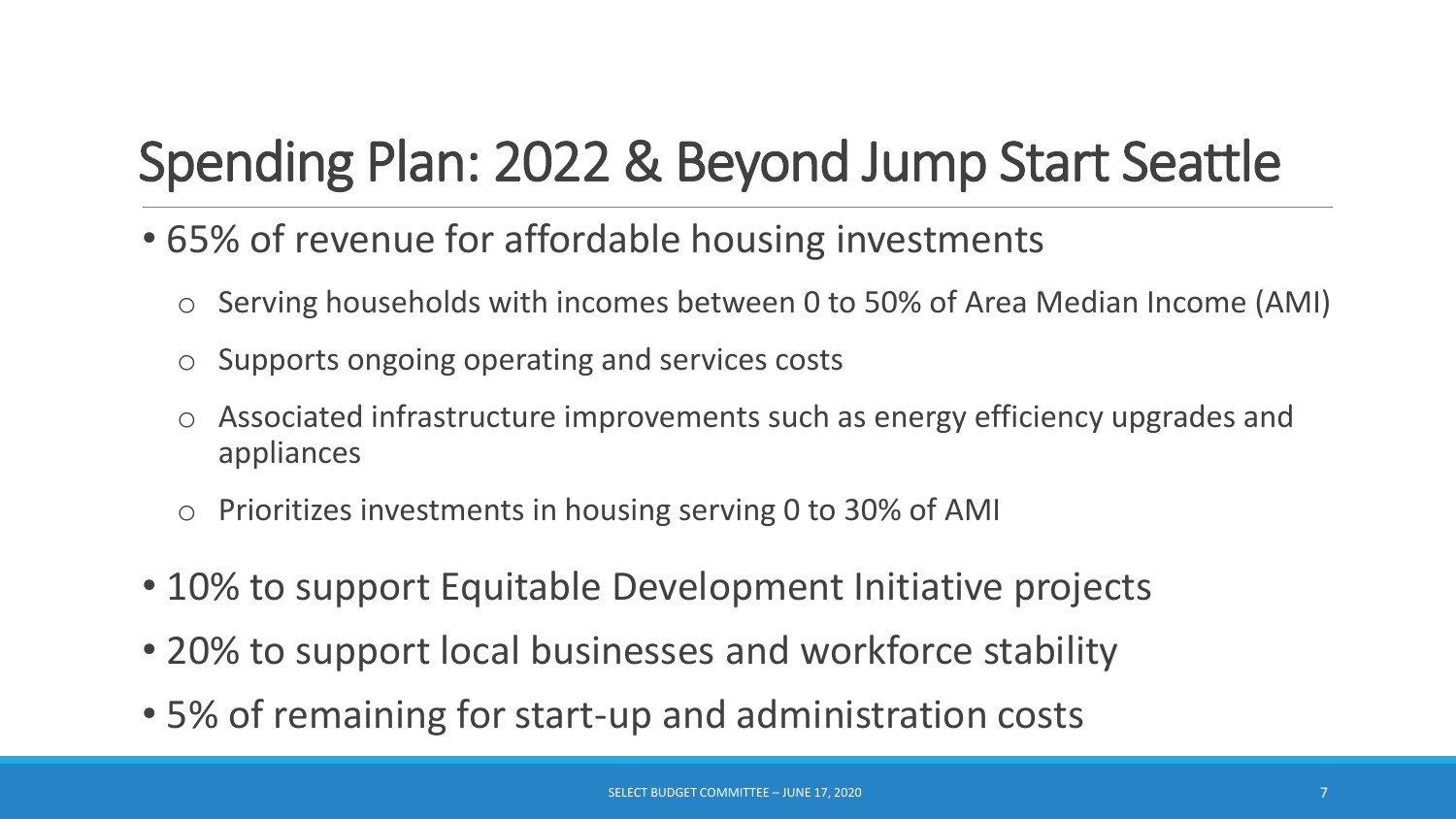#### Spending Plan: Jump Start Seattle Implementation

- **Nine Member Payroll Tax Oversight Committee**
	- $\circ$  2 City staff
	- o 2 representing labor
	- o 2 representing business
	- o 2 representing community organizations
	- $\circ$  1 representing communities that will benefit from the proposed spending

#### • **Implementation Plan**

- o Due by June 2021
- Racial Equity Analysis to be completed on plan before submittal to Council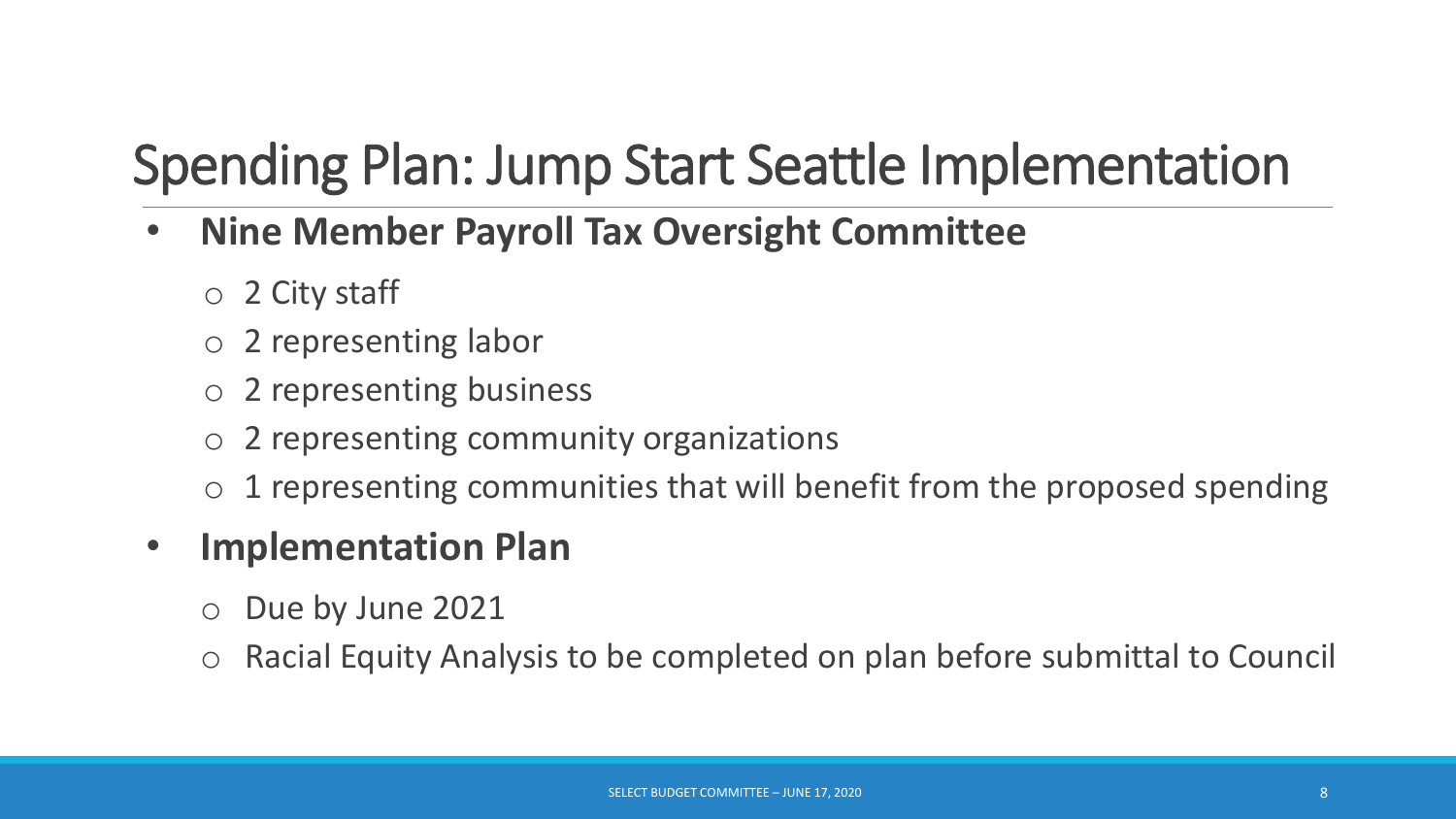# Spending Plan – Questions?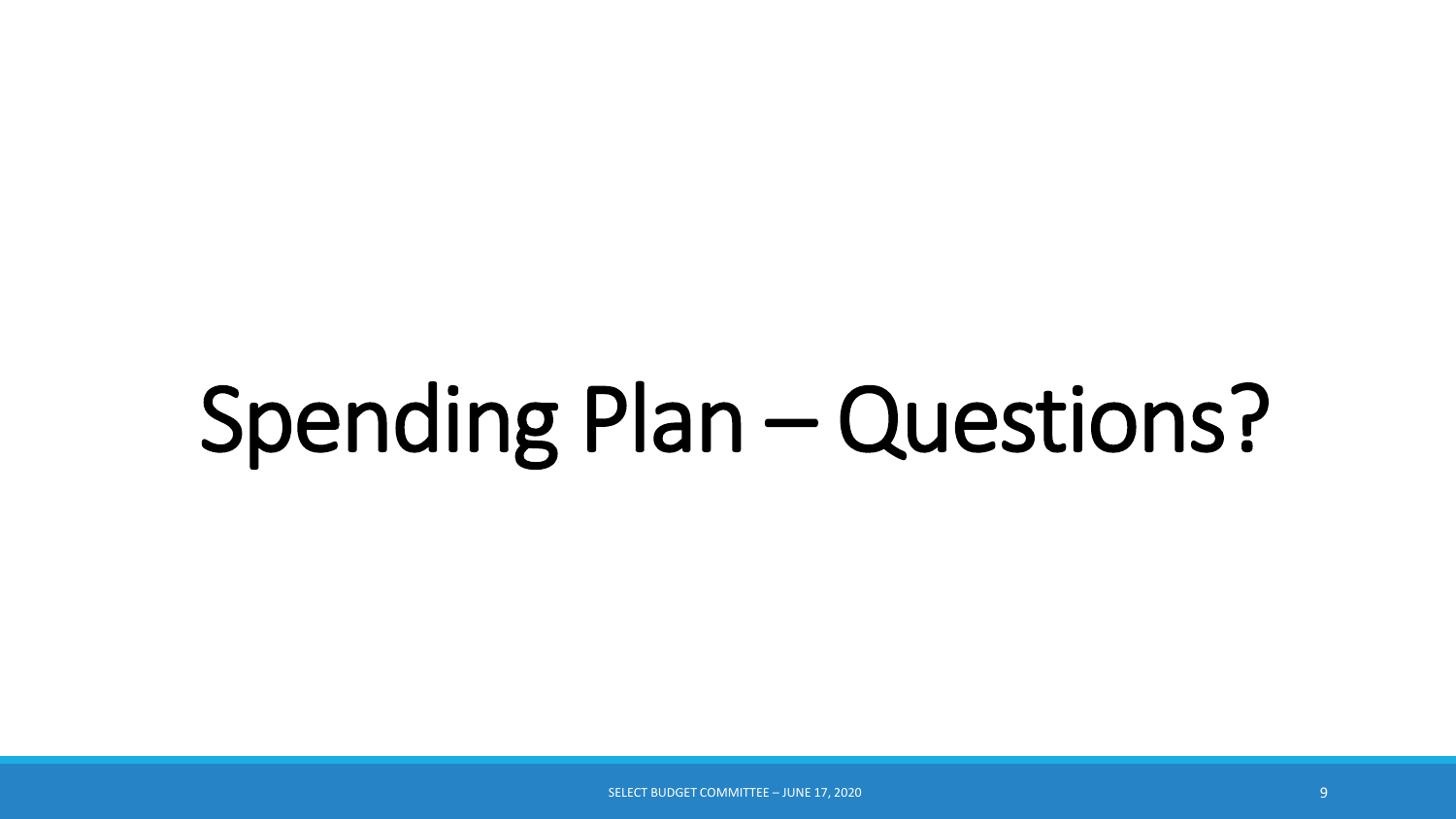#### Payroll Expense Tax - Overview

- **Annual Revenue Amount**
- **Tax Threshold**
- **Assigned Payroll**
- **Rate Structure**
- **Exemptions**
- **Imposition Date and Due Dates**
- **Sunset Provision**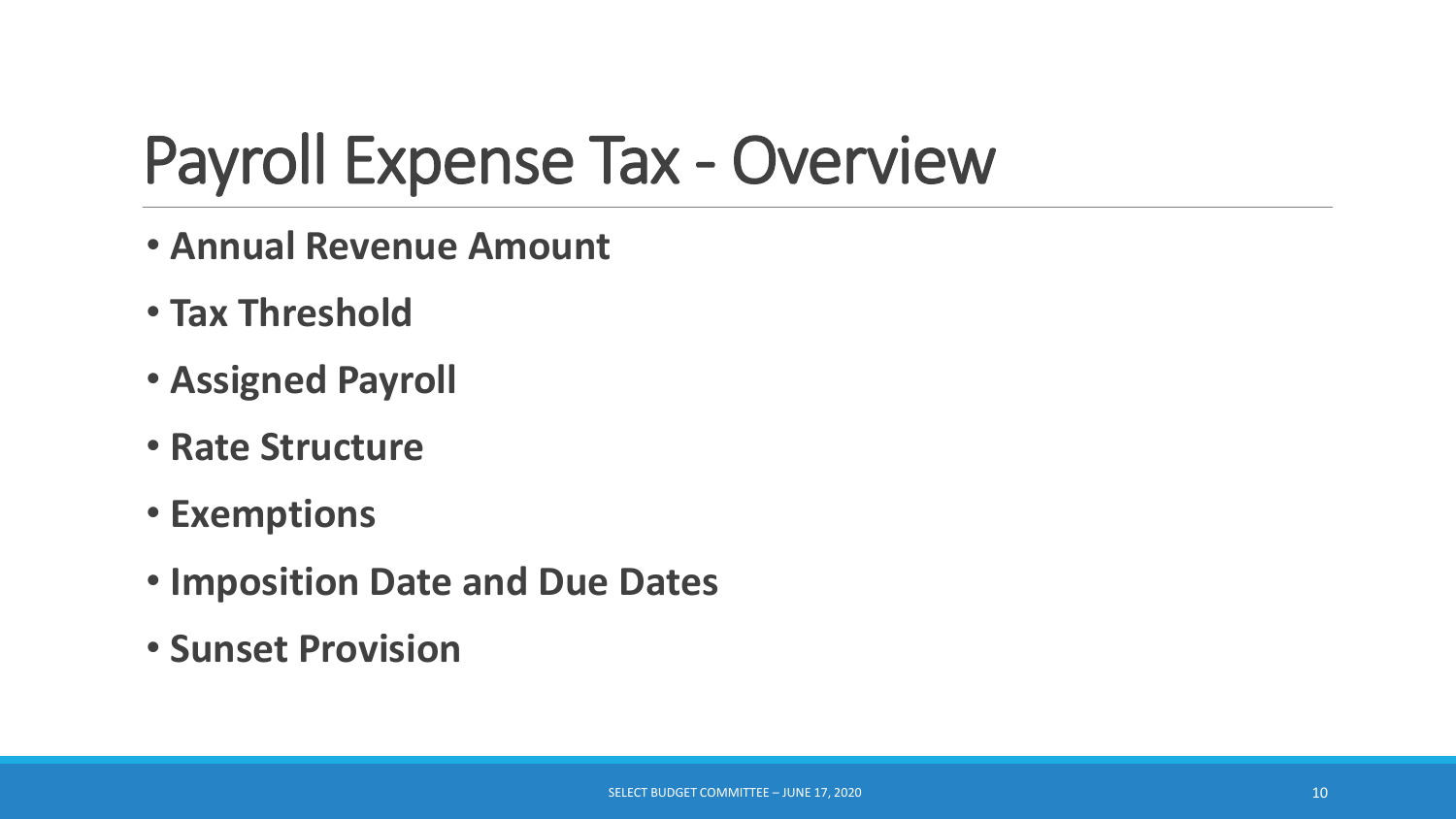- **Annual Revenue Amount:**
	- \$174 million annually
	- Does not include an estimate for higher rates on business payrolls above \$1 billion
- **Tax Threshold:**
	- Businesses with \$7 million or higher Seattle payroll in previous year
	- Indexed to inflation beginning in 2022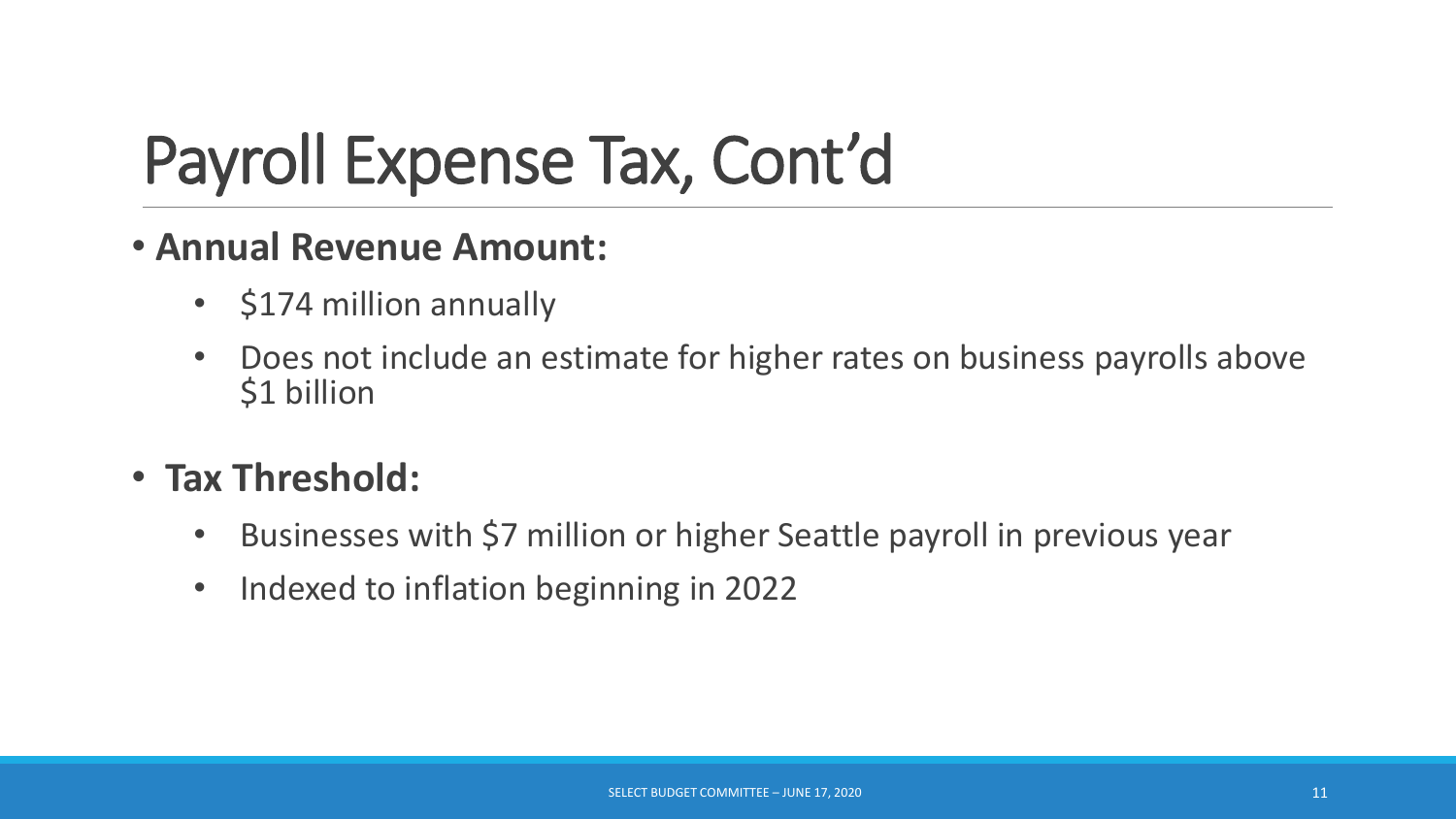- **Assigned Payroll**
	- Employee is primarily assigned within Seattle;
	- o Employee is not primarily assigned 50% or more of the employee's service for the tax period in Seattle; or
	- o Employee is not primarily assigned to any place of business for the tax period, the employee does not perform 50% or more of the employee's service in any one city, and the employee resides in Seattle.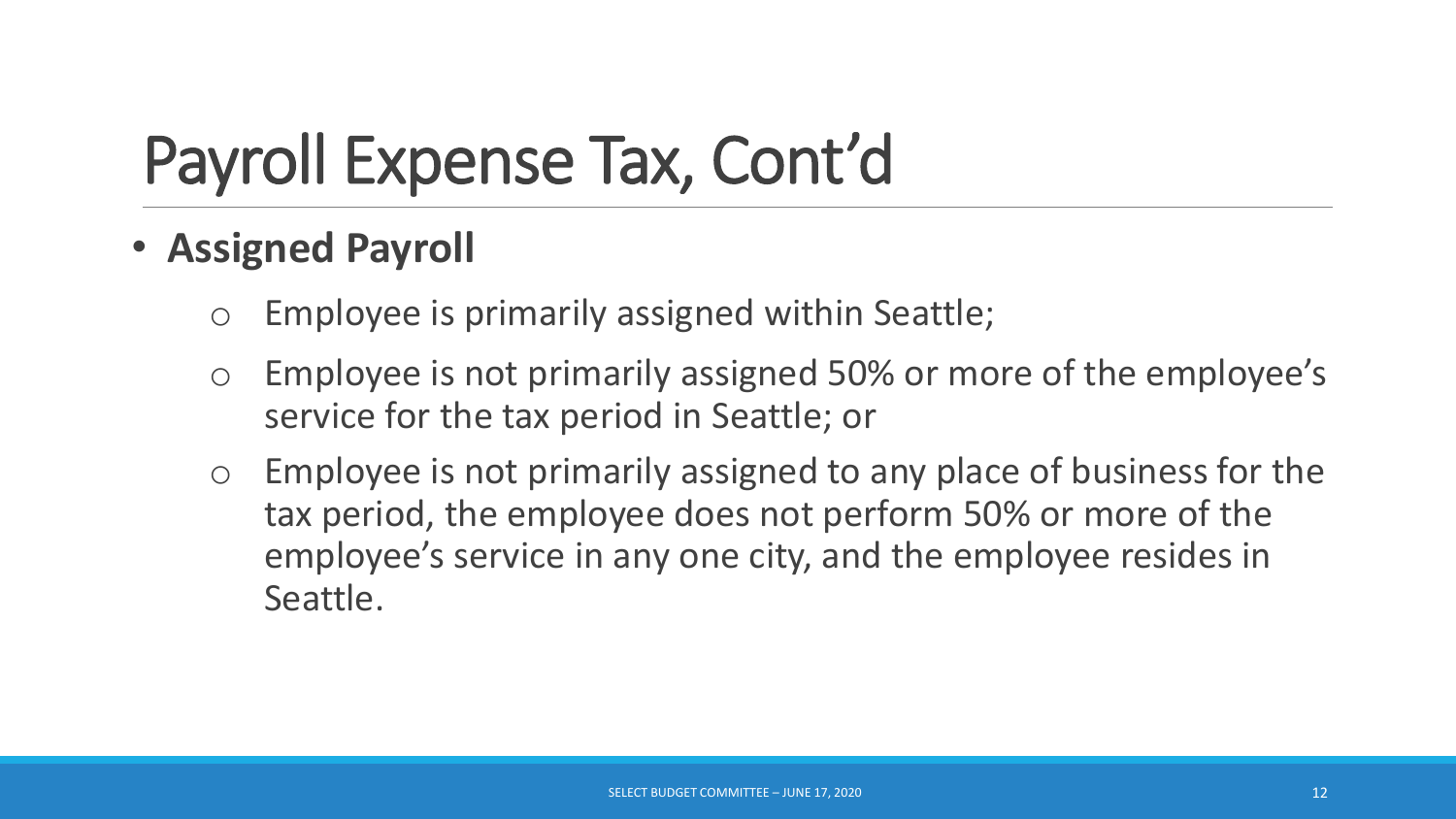- **Rate Structure:**
	- **Total Business Payrolls \$7 million to \$1 billion**
		- 0.7% tax on total employee compensation from \$150,000 to \$499,999
		- 1.4% tax on total employee compensation of \$500,000 and above
	- **Total Business Payrolls \$1 billion and higher**
		- 1.4% tax on total employee compensation from \$150,000 to \$499,999
		- 2.1% tax on total employee compensation of \$500,000 and above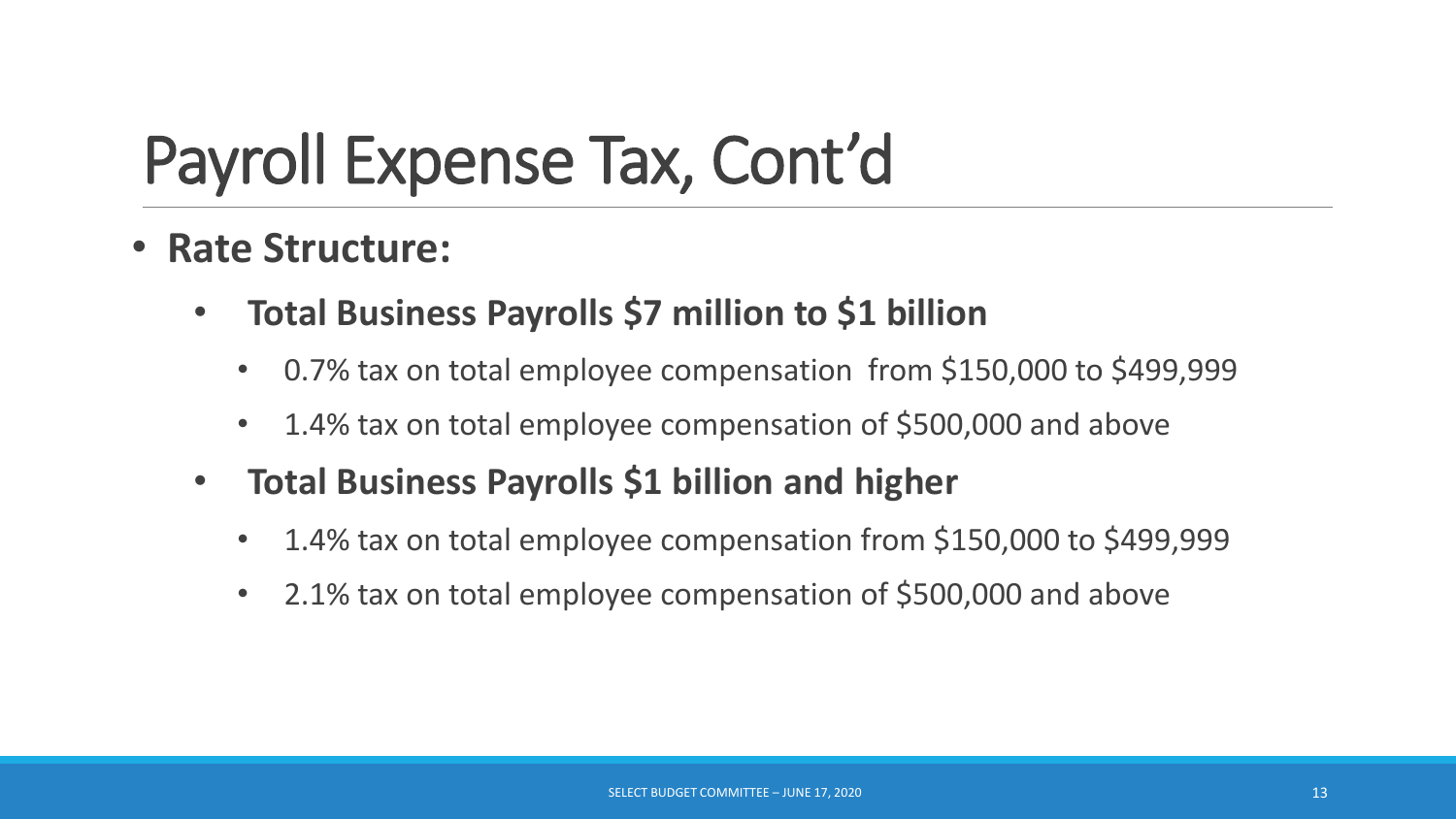- **Example Company with \$10 million payroll**
	- Paycheck A: \$149,000
		- Tax: \$0
	- Paycheck B: \$151,000
		- Tax:  $0.7\% \times \$151,000 = \$1,057$
	- Paycheck C: \$499,000
		- Tax:  $0.7\% \times $499,000 = $3,493$
	- Paycheck D: \$501,000
		- Tax:  $1.4\% \times $501,000 = $7,014$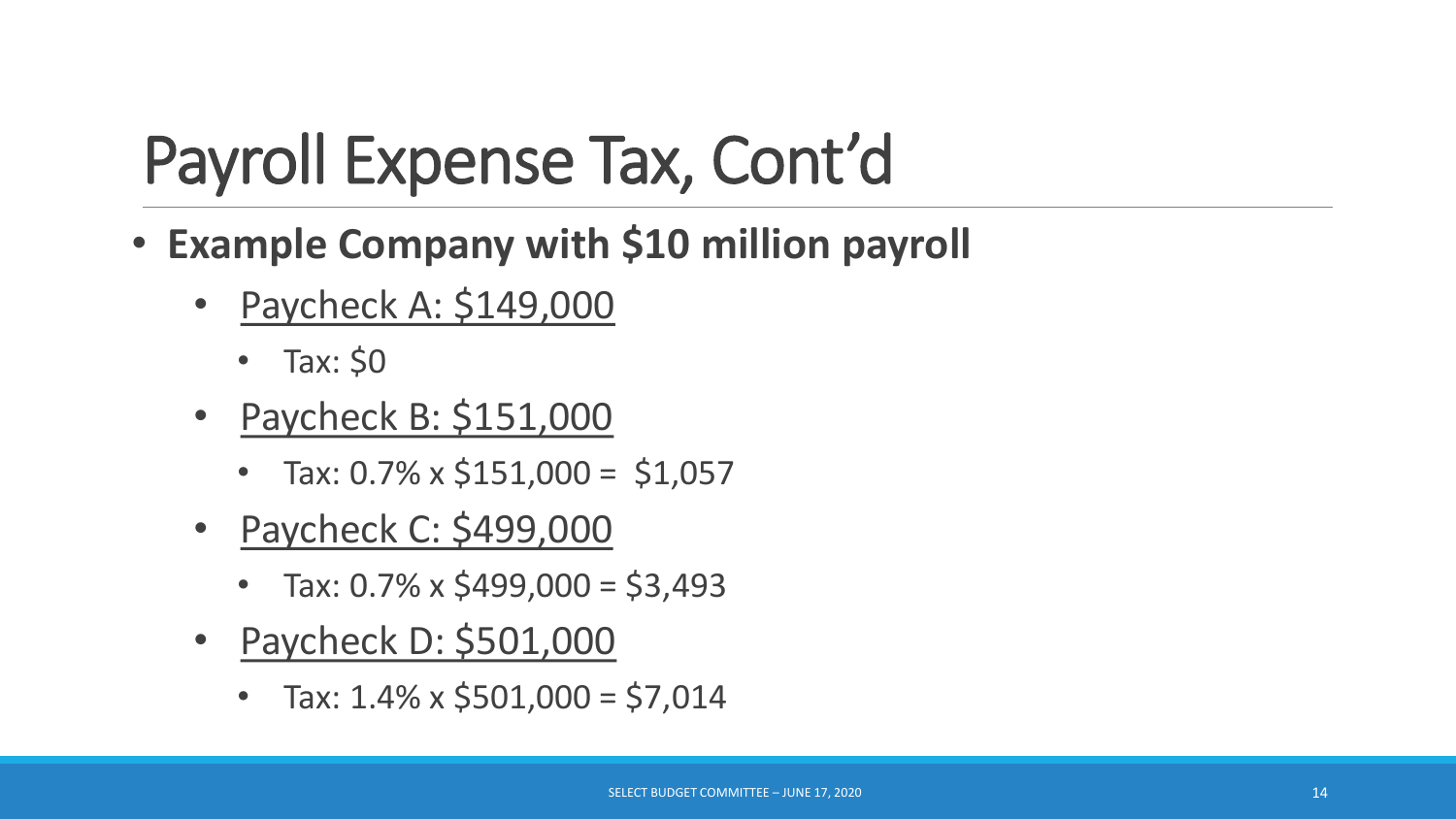#### •**Tax Exemptions:**

- **Grocery stores**
- Entities for which the City does not have authority to tax:
	- o Federal, state and local governments and subsidiaries
	- o Insurance businesses and their agents
	- o Businesses that only sell, manufacture, or distribute motor vehicle fuel
	- o Businesses that only sell or distribute liquor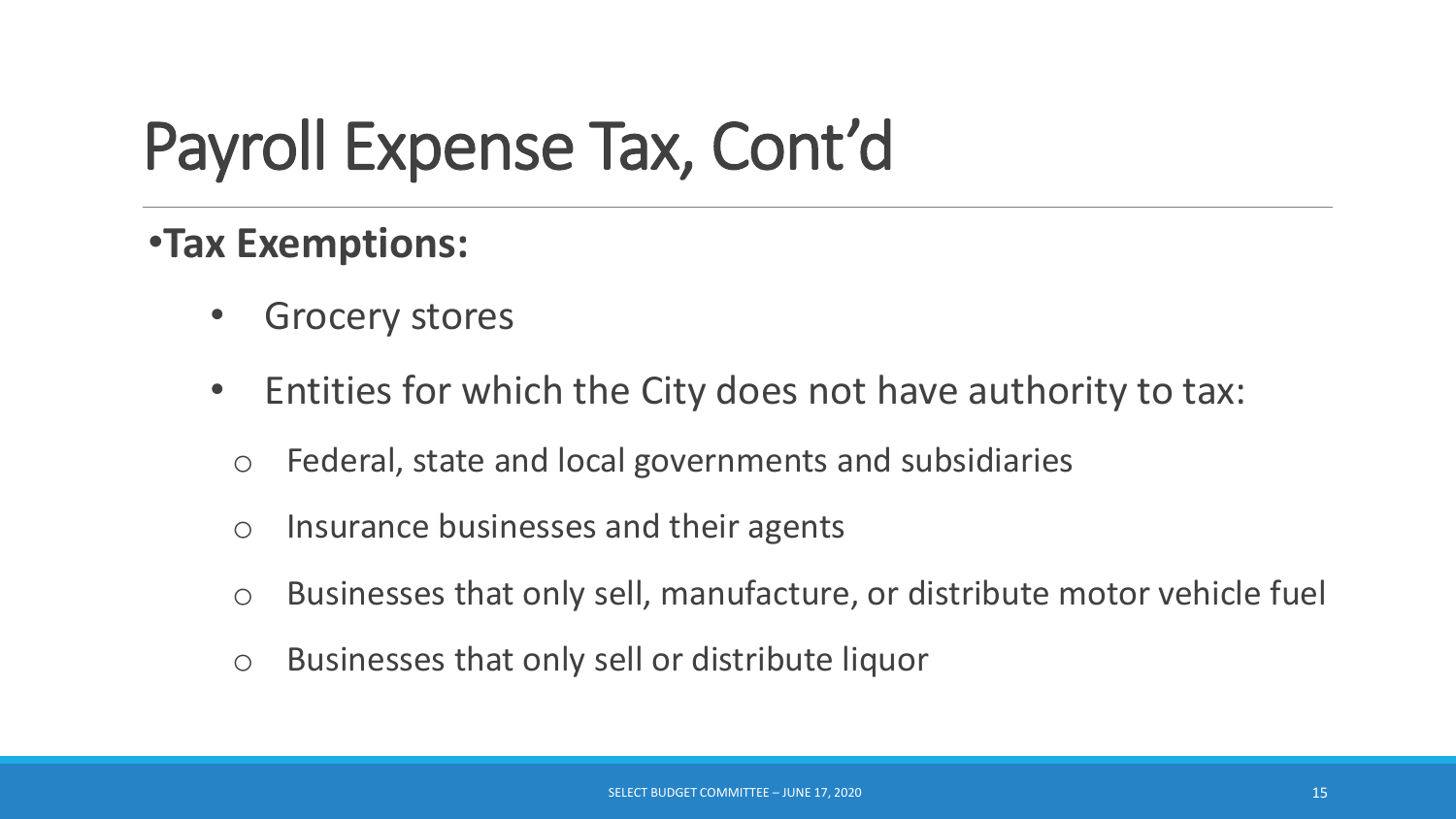#### •**Tax Effective and Due Dates:**

- Effective January 1, 2021
- Payments due with final quarterly payment of 2021 (Feb 2022)
- Accruals to meet 2021 spending obligations

#### •**Sunset provision**